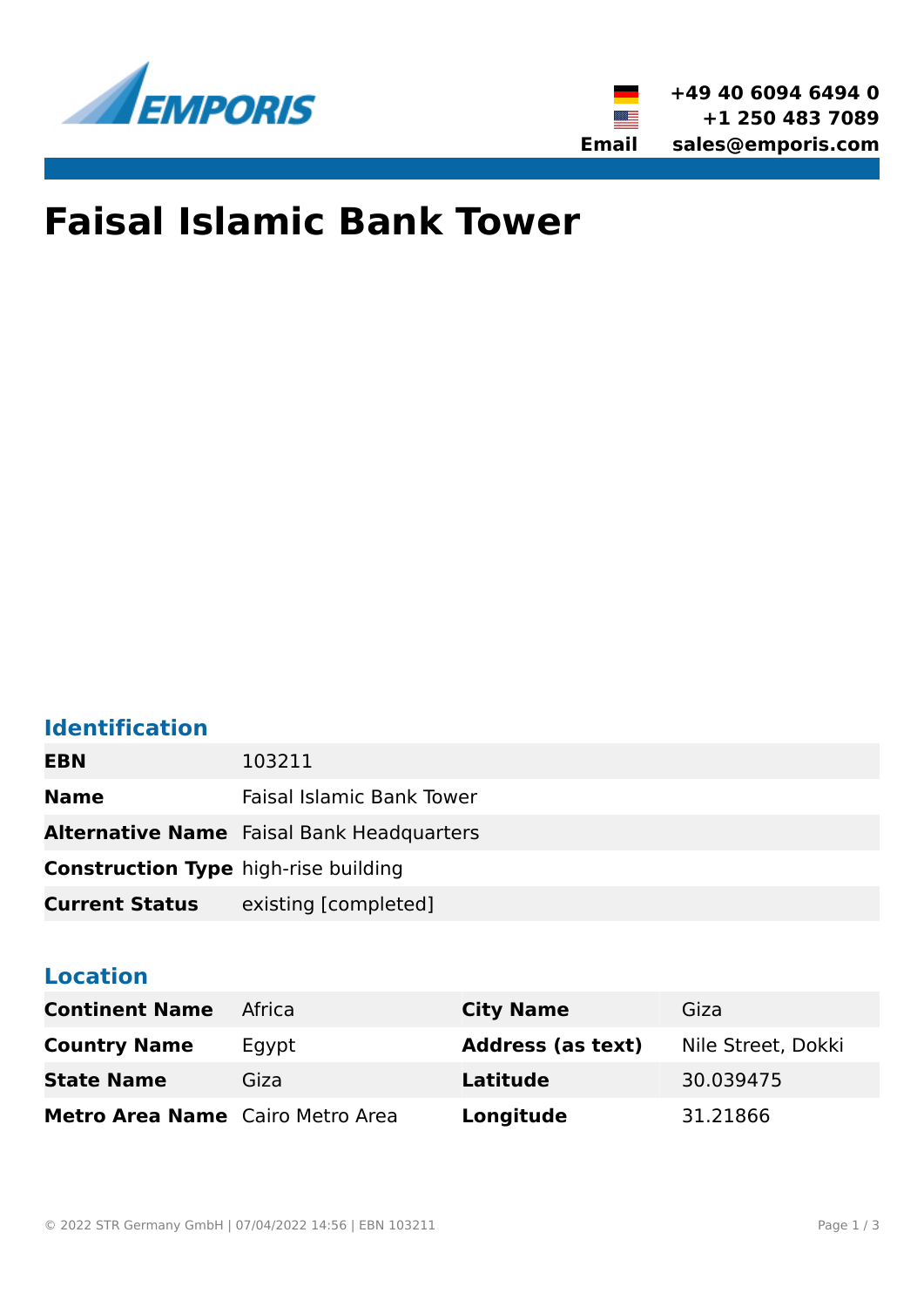

## **Description**

| <b>Main Usage</b> | commercial office |
|-------------------|-------------------|

#### **Spatial dimensions**

| <b>Height (estimated)</b> | 274.82 ft <b>Floors (overground)</b> | 24 |
|---------------------------|--------------------------------------|----|
|                           |                                      |    |

#### **Years and costs**

**Year (construction end)**

2000

## **Features & Amenities**

• Balconies are available

#### **Involved companies**

*Architect....................................................................................................................*

#### **Essam Hafez** Cairo

Egypt

## **Need additional information? Contact us now!**

| Phone        | $+494$ |
|--------------|--------|
| <b>Phone</b> | $+1$   |
| Email        | sales  |

 $0$  6094 6494 0 Phone **+1 250 483 7089** Email **<sales@emporis.com>**

Hamburg 09:00 am - 07:00 pm New York 03:00 am - 01:00 pm Tokyo 04:00 pm - 02:00 am